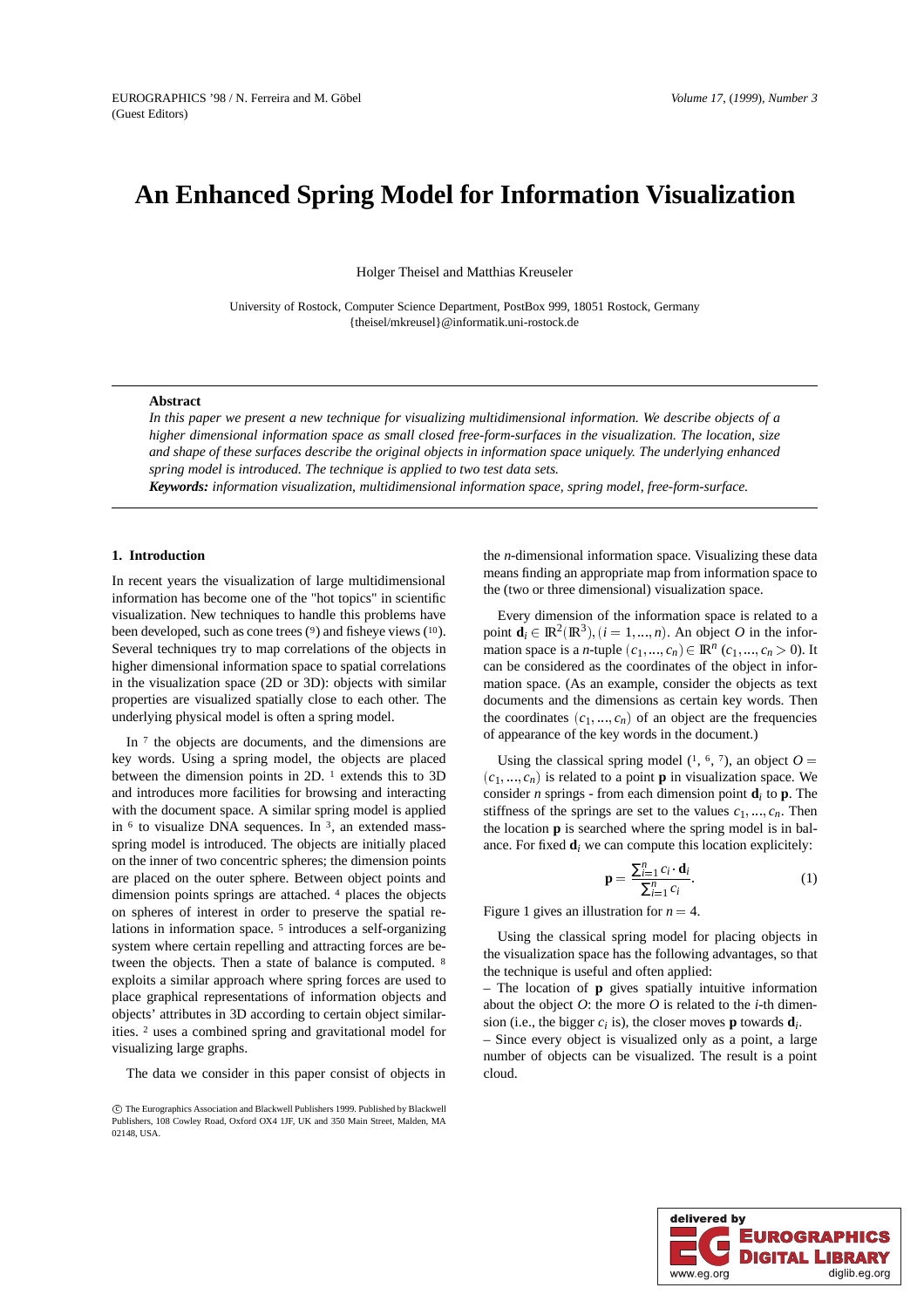

**Figure 1:** *Visualizing the object*  $O = (c_1, ..., c_4)$  *of a four dimensional visualization space. The dimension points*  $\mathbf{d}_1$   $\mathbf{d}_4$  *are fixed,* **p** *moves to the position of balance of the spring system.*

– Objects with similar properties are spatially close in the visualization. We can search for clusters in the visualized point cloud.

There are limitations to the classical spring model as well:

a): ambiguity: objects with different coordinates  $c_1, ..., c_n$ may collapse to one point in the visualization. This means similar objects are spatially close in the visualization, but we do not know whether or not objects spatially close in the visualization are similar.

b): insensitivity to coordinate scalings: the objects  $(c_1, \ldots, c_n)$  and  $(k \cdot c_1, \ldots, k \cdot c_n)$  with  $k > 0$  cannot be distinguished in the visualization because they are mapped to the same point.

Figure 2 illustrades these limitations.



**Figure 2:** *Limitations of the classical spring model: the objects*  $O_1 = (1, 2, 1, 2)$  *and*  $O_2 = (2, 1, 2, 1)$  *collapse to one point (ambiguity). So do the objects O*<sub>1</sub> *and O*<sub>3</sub> =  $(2, 4, 2, 4)$ *(insensitivity to coordinate scalings).*

To decrease the impact of the drawbacks a) and b), research has been done on finding appropriate locations for the dimension points  $\mathbf{d}_i$ . In <sup>1</sup> and <sup>7</sup> the points  $\mathbf{d}_i$  can be moved interactively. <sup>3</sup> solves a mass-spring system numerically for

finding suitable locations of the  $\mathbf{d}_i$ . All these approaches can limit the drawbacks a) and b) but do not solve them.

The approach to be presented here is able to solve the drawbacks a) and b). The main idea is to assign an object not only with a point but with a small closed free-form curve (surface). The location of the curve (surface) gives spatial information similar to the location of the object point in the classical spring model. The additional size and shape information of the curve (surface) gives more intuitive knowledge about the object and solves the drawbacks a) and b).

The reason for using small free-form curves (surfaces) lies in the fact that humans react rather sensitively to small changes in the shape of curves (surfaces). Thus curves (surfaces) provide a way of presenting a lot of information in a small area - a precondition for visualizing a higher number of objects.

Section 2 introduces the underlying enhanced spring model. Section 3 describes how to get the curves (surfaces) out of the model. Section 4 discusses the visualization aspects of the approach. Section 5 applies the approach to two example data sets and discusses the results.

# **2. The enhanced spring model**

As in the classical spring model, we place a fixed point  $\mathbf{d}_i \in \mathbb{R}^2(\mathbb{R}^3)$  for every dimension of the information space. For a given object  $O = (c_1, ..., c_n)$ , we consider a point **p** in  $\mathbb{R}^2(\mathbb{R}^3)$ . We attach n springs with the constant stiffness  $c > 0$  to **p**. The other ends of the springs are named  $\mathbf{p}_1, \dots, \mathbf{p}_n$ . Now we consider *n* more springs - from  $\mathbf{p}_i$  to  $\mathbf{d}_i$  with the stiffness  $c_i$  for  $i = 1, ..., n$ . The points  $\mathbf{p}, \mathbf{p}_1, ..., \mathbf{p}_n$  are free movable; the points  $\mathbf{d}_1$ , ...,  $\mathbf{d}_n$  are fixed. Then we search for the state of balance of this spring system. Figure 3 gives an illustration.



**Figure 3:** *The spring model for an object*  $O = (c_1, ..., c_4)$  *of four dimensional information space. The object is described by the points* **p**; **p**<sup>1</sup> ; :::; **p**4*. The constant c is considered to be bigger than*  $c_1$ ,  $\ldots$ ,  $c_4$ .

Applying this spring model, an object  $O = (c_1, ..., c_n)$  is described by the  $n+1$  points  $\mathbf{p}, \mathbf{p}_1, \dots, \mathbf{p}_n$ . The constant *c* is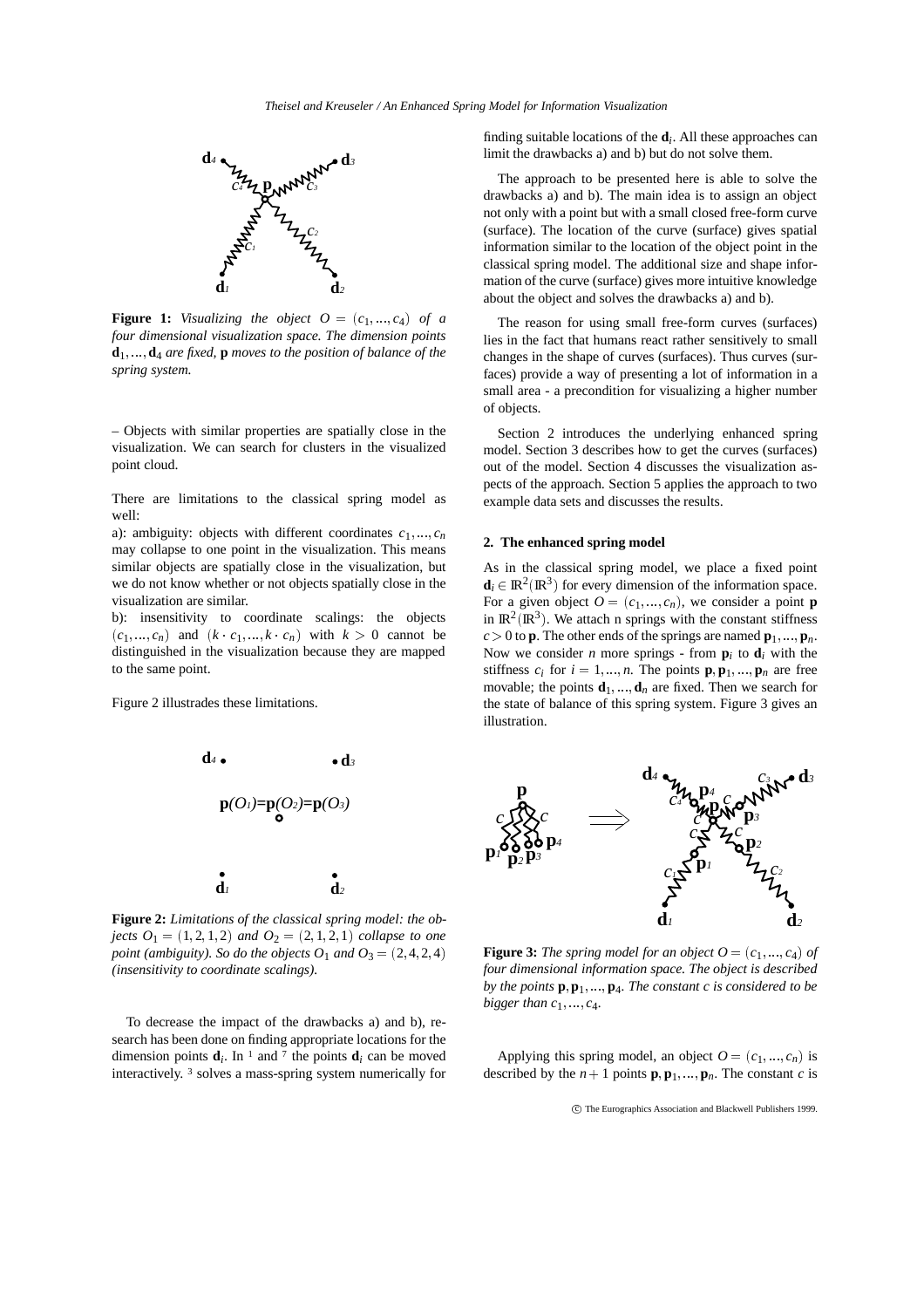considered to be at least one scale bigger than  $c_1, \ldots, c_n$ . Its influence will be discussed later on.

For given dimension points  $\mathbf{d}_1$ ,  $\mathbf{d}_n$  and constant *c*, the location of the points  $\mathbf{p}, \mathbf{p}_1, \dots, \mathbf{p}_n$  describing the object  $O =$  $(c_1, \ldots, c_n)$  can be computed explicitly:

$$
\mathbf{p} = \frac{\sum_{i=1}^{n} w_i \cdot \mathbf{d}_i}{\sum_{i=1}^{n} w_i}
$$
 (2)

with

$$
w_i = \frac{c_i}{c + c_i} \text{ for } i = 1, ..., n. \tag{3}
$$

Then we obtain for  $\mathbf{p}_1$ , ...,  $\mathbf{p}_n$ :

$$
\mathbf{p}_i = \frac{c \cdot \mathbf{p} + c_i \cdot \mathbf{d}_i}{c + c_i} \quad \text{for } i = 1, \dots, n. \tag{4}
$$

Obviously, the locations of  $\mathbf{p}, \mathbf{p}_1, \ldots, \mathbf{p}_n$  depend on the value of the constant *c*. We study the special cases of converging *c* to infinity and zero:

$$
\lim_{c \to \infty} \mathbf{p} = \lim_{c \to \infty} \mathbf{p}_1 = \dots = \lim_{c \to \infty} \mathbf{p}_n = \frac{\sum_{i=1}^n c_i \cdot \mathbf{d}_i}{\sum_{i=1}^n c_i}.
$$
 (5)

This means that for  $c \rightarrow \infty$  the points **p**, **p**<sub>1</sub>, ..., **p**<sub>*n*</sub> collapse to the point which describes the object in the classical spring model. Therefore, the classical spring model is contained as a special case in the enhanced spring model. For  $c \to 0$  we obtain

$$
\lim_{\substack{c \to 0 \\ \lim \mathbf{p}_i = \mathbf{q}_i}} \mathbf{p} = \frac{\sum_{i=1}^n \mathbf{d}_i}{n}
$$
\n
$$
\lim_{c \to 0} \mathbf{p}_i = \mathbf{d}_i \text{ for } i = 1, ..., n.
$$
\n(6)

For  $c \rightarrow 0$ , the locations of **p**<sub>1</sub> **p**<sub>1</sub>, ..., **p**<sub>*n*</sub> do not depend on the object anymore. Therefore, *c* should be chosen rather large.

The points  $\mathbf{p}, \mathbf{p}_1, \dots, \mathbf{p}_n$  describe an object  $O = (c_1, \dots, c_n)$ uniquely. This means that from given  $\mathbf{d}_1$ , ...,  $\mathbf{d}_n$ ,  $\mathbf{p}, \mathbf{p}_1$ , ...,  $\mathbf{p}_n$ and *c* we can compute all  $c_i$  ( $i = 1,...,n$ ). To do so we only have to solve the linear system of the equations (2)-(4) and the unknowns  $c_1, ..., c_n$ . This gives an unique solution if no two of the dimension points coincide and the points  $\mathbf{p}, \mathbf{p}_i, \mathbf{d}_i$ are collinear for  $i = 1, \ldots, n$ .

#### **3. Obtaining closed curves (surfaces)**

Even if the points  $\mathbf{p}, \mathbf{p}_1, \dots, \mathbf{p}_n$  describe an object uniquely for the visualization of an object  $n+1$  separate points are not suitable. We therefore define a closed curve (surface) which gives an intuitive imagination of the location of  $\mathbf{p}, \mathbf{p}_1, \ldots, \mathbf{p}_n$ . In the following we only describe the surface case for a 3D visualization. The case of a closed curve in a 2D visualization can be obtained as a special case of the surface.

Defining a surface out of the control points  $\mathbf{p}, \mathbf{p}_1, \ldots, \mathbf{p}_n$  using usual approaches like Bezier- or B-Spline surfaces fails because these approaches depend on the order of the control point sequence. For our problem, the points  $\mathbf{p}_1$ ,  $\ldots$ ,  $\mathbf{p}_n$  should not be in a particular order.

We define a closed surface as a deformation of a small sphere around **p**:

$$
\mathbf{x}(\lambda, \phi) = \mathbf{p} + f(\lambda, \phi) \cdot \begin{pmatrix} \cos \phi \cdot \cos \lambda \\ \cos \phi \cdot \sin \lambda \\ \sin \phi \end{pmatrix}
$$
 (7)  

$$
(0 \le \lambda < 2\pi; -\frac{\pi}{2} \le \phi \le \frac{\pi}{2}.
$$

In (7), **p** is a 3D point and  $f(\lambda, \phi)$  is a certain bivariate scalar function. For  $f(\lambda, \phi) = \text{const}$ , (7) describes a sphere around **p** in spherical coordinates. This sphere will be deformed by the function  $f(\lambda, \phi)$ . The special case of a 2D visualization is contained in (7) by setting  $\phi = 0$ .

To define 
$$
f(\lambda, \phi)
$$
 we introduce the auxiliary functions

$$
f_i(\lambda, \phi) = \begin{cases} & (\mathbf{p}_i - \mathbf{p}) \left( \begin{array}{c} \cos \phi \cdot \cos \lambda \\ \cos \phi \cdot \sin \lambda \end{array} \right) \\ & \frac{\sin \phi}{\|\mathbf{p}_i - \mathbf{p}\|} \\ & \text{if } (\mathbf{p}_i - \mathbf{p}) \cdot \left( \begin{array}{c} \cos \phi \cdot \cos \lambda \\ \cos \phi \cdot \sin \lambda \\ \sin \phi \end{array} \right) > 0 \\ & 0 \quad \text{else} \end{cases} \tag{8}
$$

for  $i = 1, \ldots, n$ . Figure 4 illustrates (8).



**Figure 4:** *The auxiliary function*  $f_i(\lambda, \phi)$ :  $f_i(\lambda, \phi) = \cos \alpha$  *if*  $\cos \alpha > 0$ , *else* 0.

Now we can define the deforming function  $f(\lambda, \phi)$  by

$$
f(\lambda, \phi) = f_0 + \sum_{i=1}^n \|\mathbf{p}_i - \mathbf{p}\| \cdot (f_i(\lambda, \phi))^{sh}.
$$
 (9)

Generally, the surface  $\mathbf{x}(\lambda, \phi)$  shows deformations in all directions  $\mathbf{p}_i - \mathbf{p}$ . The bigger  $\|\mathbf{p}_i - \mathbf{p}\|$  is, the stronger the deformations are. The constant *sh* determines how strong the deformation is performed in the directions close to  $\mathbf{p}_i - \mathbf{p}$ . It has similarities to the shiny exponent in Phong's illumination model: the bigger *sh* is, the sharper is the deformation (highlight in Phong's model). The impact of *sh* is illustrated in figure 7. The constant  $f_0$  is for preserving continuity and parametrization regularity of the surface. In fact, for  $f_0 > 0$ and *sh* a natural number, the surface defined by (7)-(9) is  $C^{sh-1}$ -continuous. Thus we should choose  $sh > 2$  in order to obtain a *C*1-continuous closed surface.

c The Eurographics Association and Blackwell Publishers 1999.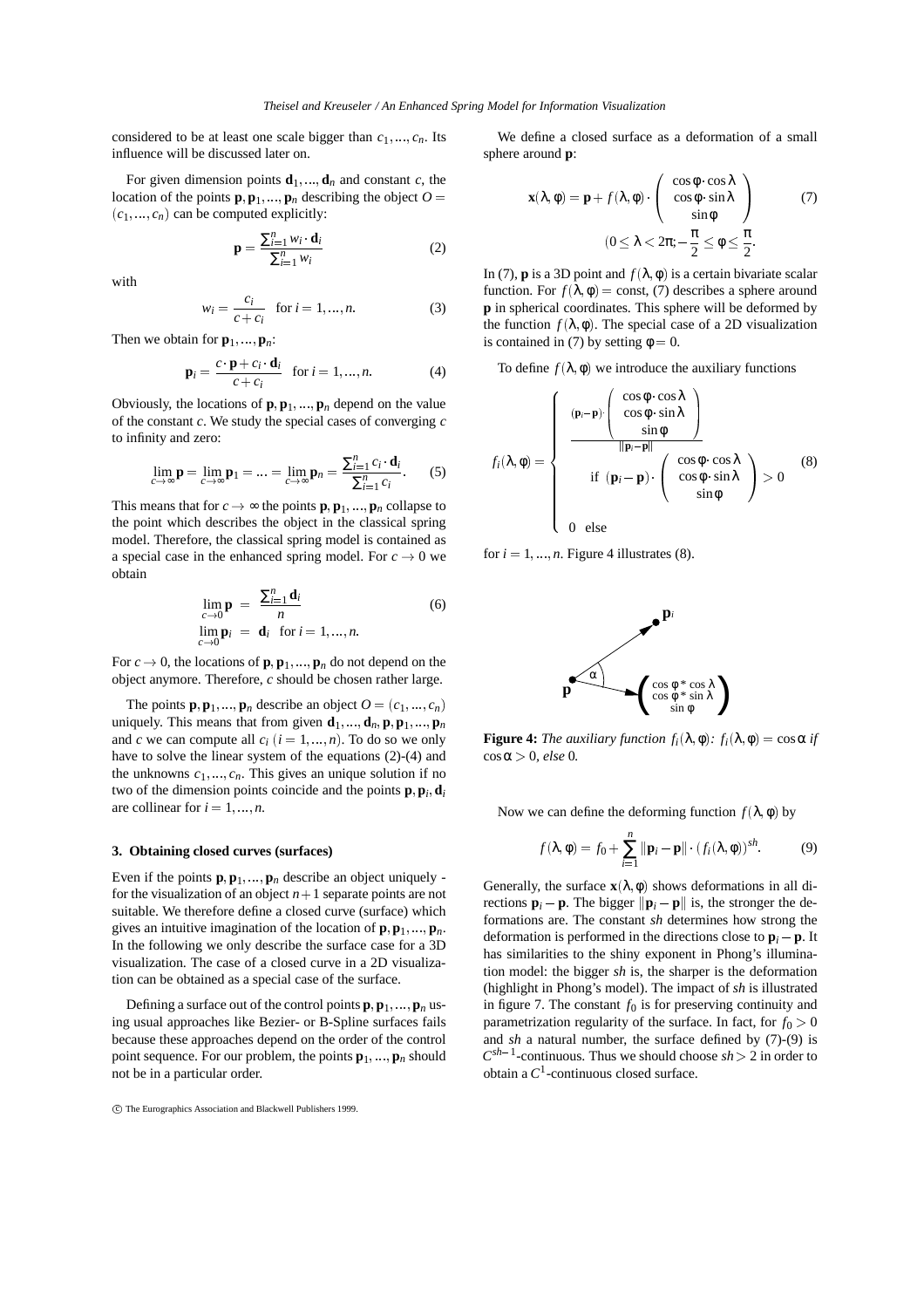Another property is the fact that the points  $\mathbf{p}, \mathbf{p}_1, \ldots, \mathbf{p}_n$  are inside the closed surface defined by (7)-(9).

We consider a first example of a 2D visualization.



**Figure 5:** *a*): Visualizing the object  $Q = (1, 2, 1, 2)$  with sh = 10*. b): The same object visualized with a high sh (sh = 100). We obtain*  $\mathbf{p}, \mathbf{p}_1, \ldots, \mathbf{p}_n$  *directly from the curve.* 

Figure 5a shows the visualization of the object  $O =$  $(1, 2, 1, 2)$ . The closed curve was visualized as the boundary of a filled area. The curve gives us three kinds of information: location, size and shape. The location of the whole curve gives initial information about the object. The size gives information about how big the components of an object are generally. An object with generally high components  $c_i$  ( $i = 1, \ldots, n$ ) produces a bigger closed curve. The deformations of the curve show which dimensions the object is more related to. In our example the object is more related to  $\mathbf{d}_2$ and  $\mathbf{d}_4$  than to  $\mathbf{d}_1$  and  $\mathbf{d}_3$ .

A surface defined by (7)-(9) describes an object uniquely. This means that from the location, size and shape of such a surface we can uniquely infer all components  $c_1, \ldots, c_n$  of the original object. For showing this, suppose *sh* is high. Then the surface converges to the line segments  $(\mathbf{p}, \mathbf{p}_1), ..., (\mathbf{p}, \mathbf{p}_n)$ (figure 5b illustrates). This means that from the surface we obtain the location of  $\mathbf{p}, \mathbf{p}_1, \dots, \mathbf{p}_n$  directly. As shown in section 3, these points give the object uniquely. Figure 6 shows the visualization of the objects from figure 2.

#### **4. Visualizing the closed curves (surfaces)**

For visualizing a curve (surface) related to an object *O*, we have to determine the following parameters:  $c$ ,  $sh$ ,  $f_0$  and the locations of  $\mathbf{d}_1$ , ...,  $\mathbf{d}_n$ . All these parameters are chosen globally, i.e. they are the same for every visualized object.

The location of the  $\mathbf{d}_i$  influences the intuitivity of the visualization but not the uniqueness of the object description. We placed the  $\mathbf{d}_i$  equally distributed on a unit sphere.

The parameter *c* has influence on the size of the surface. A higher *c* leads to a smaller surface. For  $c \rightarrow \infty$ , the surfaces collapse to points.



**Figure 6:** *Visualizing the objects a): (1,2,1,2); b): (2,1,2,1); c): (2,4,2,4). In contrary to the classical spring model shown in figure 2, these objects can be well distinguished. For all objects in this figure we have chosen sh*  $= 10$ *.* 

The parameter *sh* influences how sharp the deformations are around the directions  $\mathbf{p}_i - \mathbf{p}$ . The extreme case  $sh \to \infty$  is shown in figure 5b.

The parameter  $f_0 > 0$  is necessary for continuity preserving of the surface. It should be chosen rather small.

The influence of the parameters *c* and *sh* is shown in figure 7 for the 2D case.



**Figure 7:** *Visualizing the object (1,2,1,2) with different parameters sh and c.*

For visualizing a higher number of objects we used the following visualization scenario:

a): Get a global impression by visualizing all objects with a high parameter *c*. The objects are almost points, the visualization is the same as from the classical spring model. We try to detect clusters in the visualization. Objects which are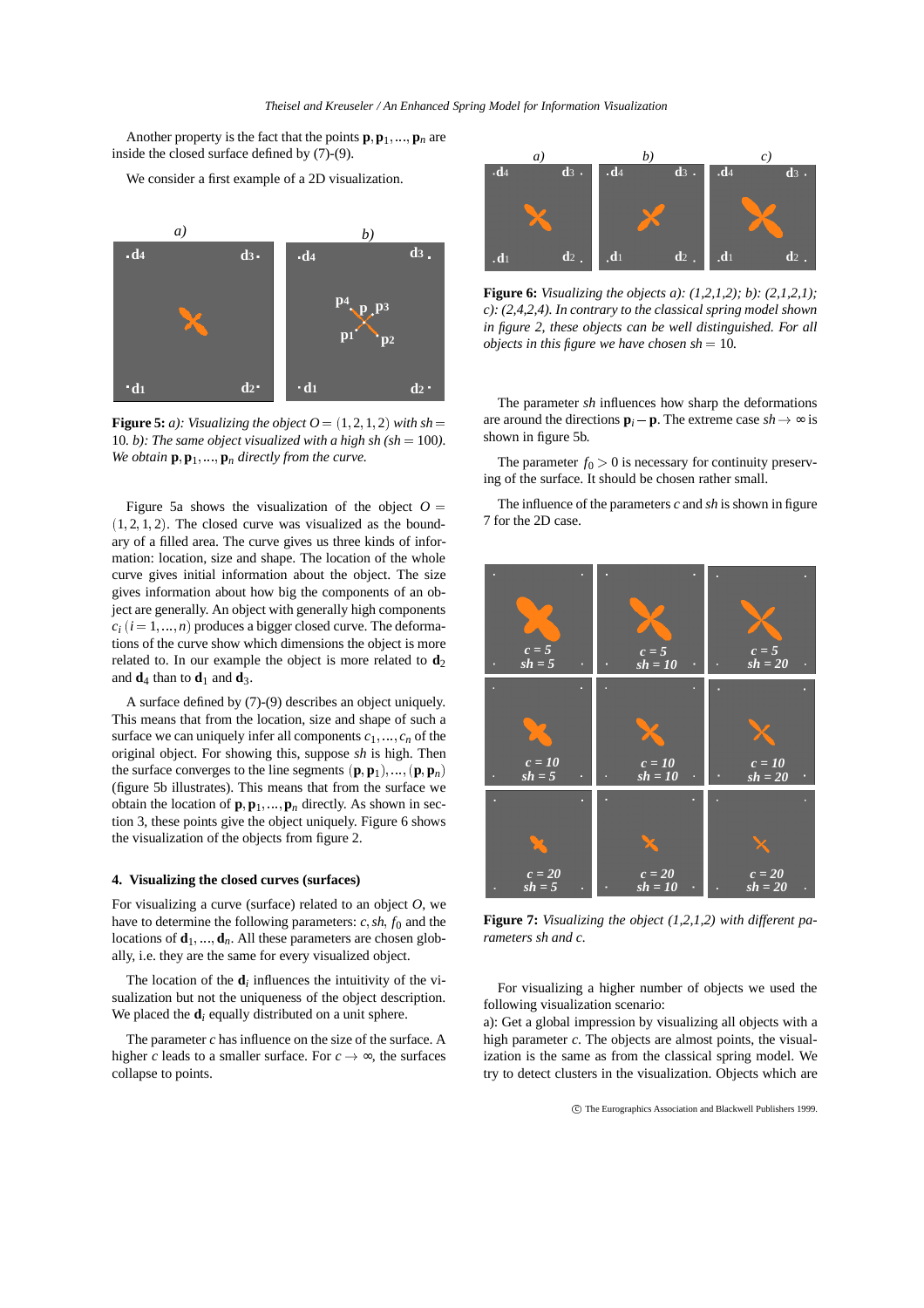not spatially close (for instance objects in different clusters) are not similar to each other. For objects in a cluster we have to go on analyzing:

b): Zoom into a cluster and increase *c*. The points will appear as closed surfaces. If two surfaces have different shape, the objects are not similar to each other. If two surfaces have a similar shape but different sizes, one object is the scaled image of the other one. If the surfaces are similar in shape and size, the objects are similar to each other.

The only problem here is how to distinguish between objects that are in the same location. In this case the surfaces may intersect and hide each other in part or completely. A solution to this problem is to offer the option of visualizing the surfaces transparently or in wire frame representation. In addition, the surfaces are visualized in different colors. In this way we can distinguish between surfaces in the same location as long as they are not exactly identical. For the test data sets described in the next section, this problem did not occur.

# **5. Applications and results**

We applied the visualization technique to two test data sets which are publicly available on WWW. Both data sets have been initially explored in  $11$ .

The first data set  $\dagger$  contains information about 38 automobiles including miles per gallon, weight, drive ratio, horsepower, displacement and number of cylinders. This means we have 38 objects in a 6-dimensional information space. The dimension points  $\mathbf{d}_1$ , ...,  $\mathbf{d}_6$  were placed in an equidistant way on the unit sphere. Figure 8 gives an overview over the data set in a 3D visualization. We used the parameters  $c = 15$ ,  $sh = 10$ ,  $f_0 = 0.2$ . Each of the closed surfaces was approximated by 1944 triangles. The visualization on a Silicon Graphics Indigo 2 Workstation under IRIS Explorer was computed in approx. 13 seconds. The navigation through the scene is possible in an interactive time.

In figure 8 we recognize a cluster of surfaces in the upper middle part of the picture. For the cars lying in this cluster we can make the assumption that they have similar properties; but we have to check it. For doing this, we zoom into this area and visualize with  $c = 30$ . Figure 9 shows the result. As we can see here, the surfaces for Buick Century Special, Dodge Aspen and AMC Concord D/L are similar in location, size and shape. These cars have, therefore, similar properties. The other 8 surfaces in figure 9 are also similar to each other in location, size and shape. Thus the properties of these 8 cars are similar to each other as well.

The second data set  $\frac{1}{x}$  measures various quality of living parameters of US cities. It is a 9 dimensional data set with 329 objects. The values for all dimensions are normalized to  $[0, 1]$  in such a way that the higher the number the better the city.

The 9 dimensional points were placed equally distributed on a sphere. Figure 10 gives an overview over the data set. Most of the objects are in one big cluster, there are only a few outliers. Figure 11 shows the cluster in more detail. Figure 12 shows the magnification of the five objects lower right of figure 11. As we can see here, the surfaces for Springfield, St. Louis, Baltimore and Hartford have similar shape and size. These cities therefore have similar living conditions. The shape of the surface related to Miami-Hiale differs from the 4 other cities. The living conditions in Miami-Hiale are therefore different in comparison to the four other cities, even if the five closed surfaces are spatially close to each other.

### **6. Acknowledgements**

The authors would like to thank Prof. Heidrun Schumann from Rostock University for her constant encouragement and support over the research presented in this paper. M. Kreuseler thanks Siemens AG Munich for their support.

# **References**

- 1. S. Benford, D. Snowdon, C. Greenhalgh, R. Ingram, I. Knox and C. Brown. VR-VIBE: A Virtual Environment or Co-operative Information Retrieval. Proceedings Eurographics '95, pp. C349 - C360, Blackwell Publishers, 1995.
- 2. R.F. Cohen an M.L. Huang. Online Information Visualization of Very Large Data. Proceedings Visualization'97 Conference, Phoenix, IEEE, 1997.
- 3. M.H. Gross, T.C. Sprenger and J. Finger. Visualizing Information on a Sphere. Proceedings of Information Visualization '97 Symposium, Phoenix, pp. 11-16, IEEE, 1997.
- 4. M. Hemmje, C. Kunkel and A. Willet. Lyber World A User Interface Supporting Fulltext Retrievel. Proc. of SIGIR '94, Dublin, 1994.
- 5. R.J. Hendley, N.S. Drew, A.M. Wood and R. Beale. Narcissus: Visualizing Information. Proceedings of Information Visualization '95 Symposium Atlanta, pp. 90-96, IEEE, 1995.
- 6. P. Hoffman, G. Grinstein, K. Marx, I. Grosse and E. Stanley. DNA Visual And Analytic Data Mining. Proceedings of Visualization '97 Conference, Phoenix, pp. 437-441, IEEE, 1997.
- 7. K.A. Olsen, R.R. Korfhage, K.M.Sochats, M.B.Spring and J.G. Williams. Visualization of a Document Collection: The VIBE System. Information Processing and Management, Vol 29, No 1 pp. 69-81, Pergamon Press Ltd. 1993.

<sup>†</sup> available at http://lib.stat.cmu.edu/DASL/Stories/ClusteringCars.html

<sup>‡</sup> available at http://lib.stat.cmu.edu/datasets/places.dat

c The Eurographics Association and Blackwell Publishers 1999.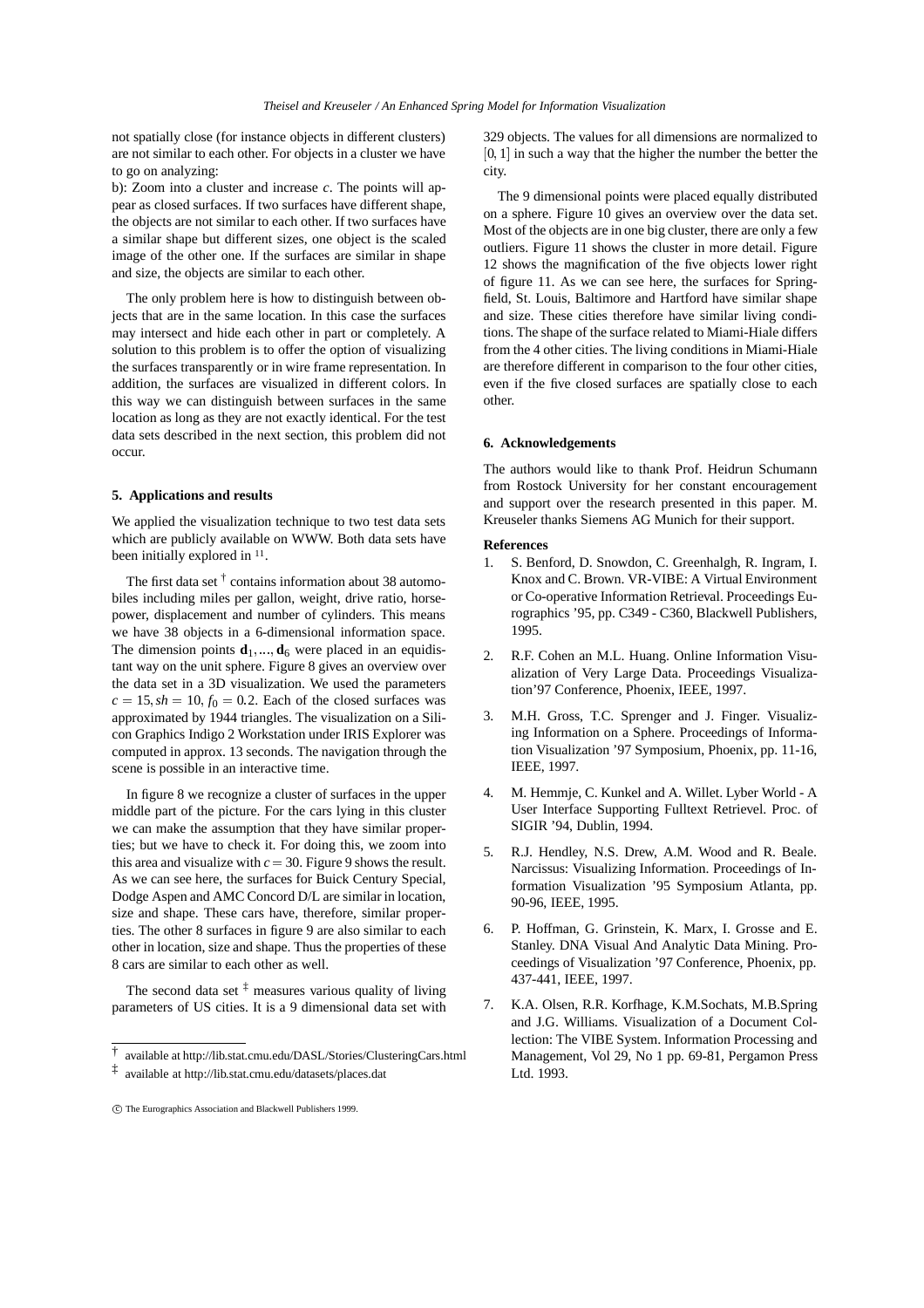*Theisel and Kreuseler / An Enhanced Spring Model for Information Visualization*



**Figure 8:** *Visualization of the car data set (38 objects, 6 dimensions) - overview.*

- 8. J. Panyr, U. Preiser and T. Führing. Kontextuelle Visualisierung von Informationen. Proceedings "19. Oberhofer Kolloquium über Information und Dokumentation", Oberhof, pp. 217-228, 1996 (in German).
- 9. G.G. Robertson, J.D. Mackinlay and S.K. Card. Cone Trees: Animated 3D Visualizations of Hierarchical Information. Proceedings of ACM Conf. on Human Factors in Computing Systems, pp. 189-193, 1991.
- 10. M. Sakar and M.H. Brown. Graphical Fisheye Views. Commun. ACM, 37(12), pp. 73-84, 1994.
- 11. P.C. Wong and R.D. Bergeron. Multivariate Visualization Using Metric Scaling. Proceedings Visualization '97 Conference, Phoenix, pp. 111-118, IEEE, 1997.

c The Eurographics Association and Blackwell Publishers 1999.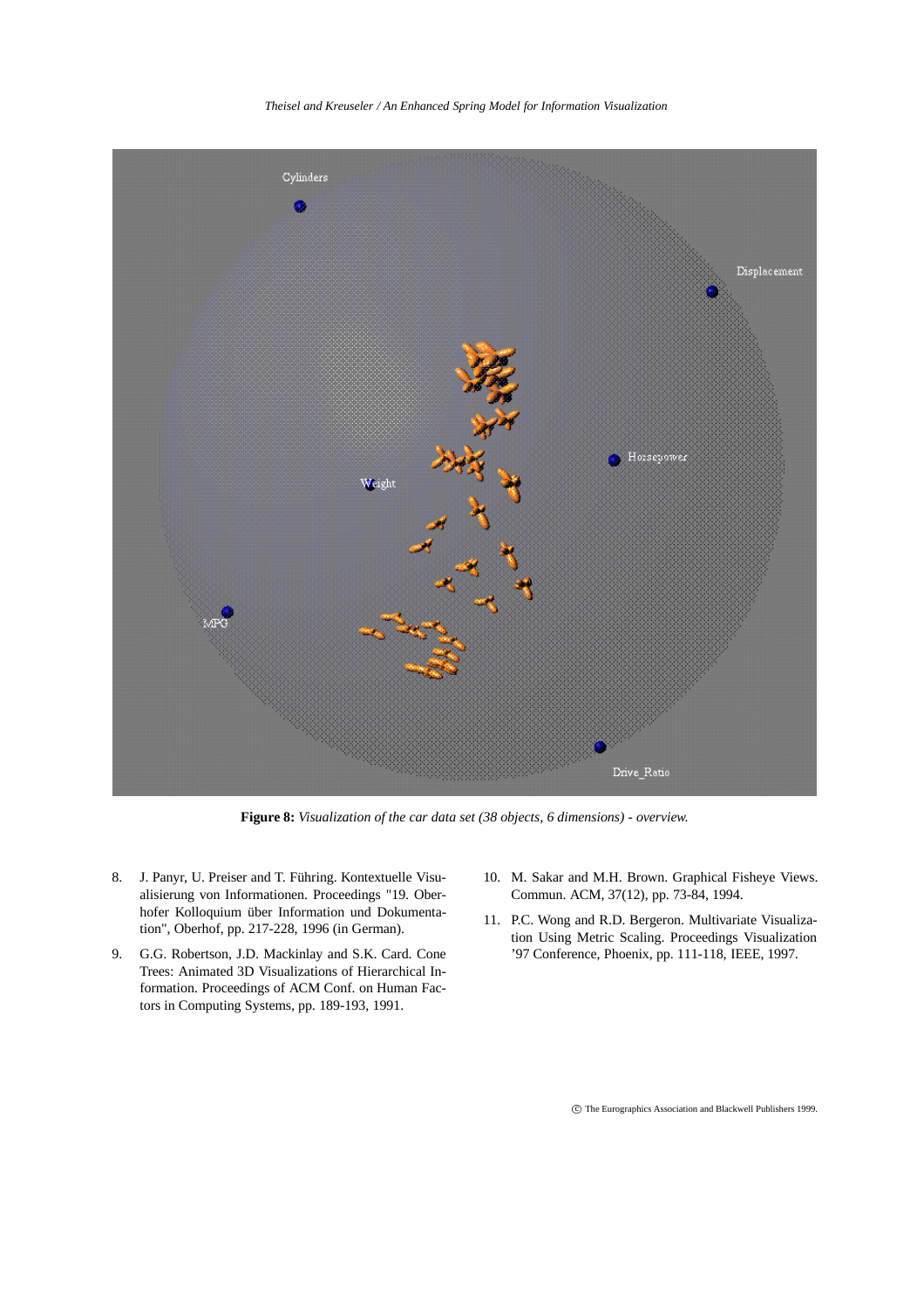

# *Theisel and Kreuseler / An Enhanced Spring Model for Information Visualization*

**Figure 9:** *Visualization of the car data set - zoom into the cluster.*

c The Eurographics Association and Blackwell Publishers 1999.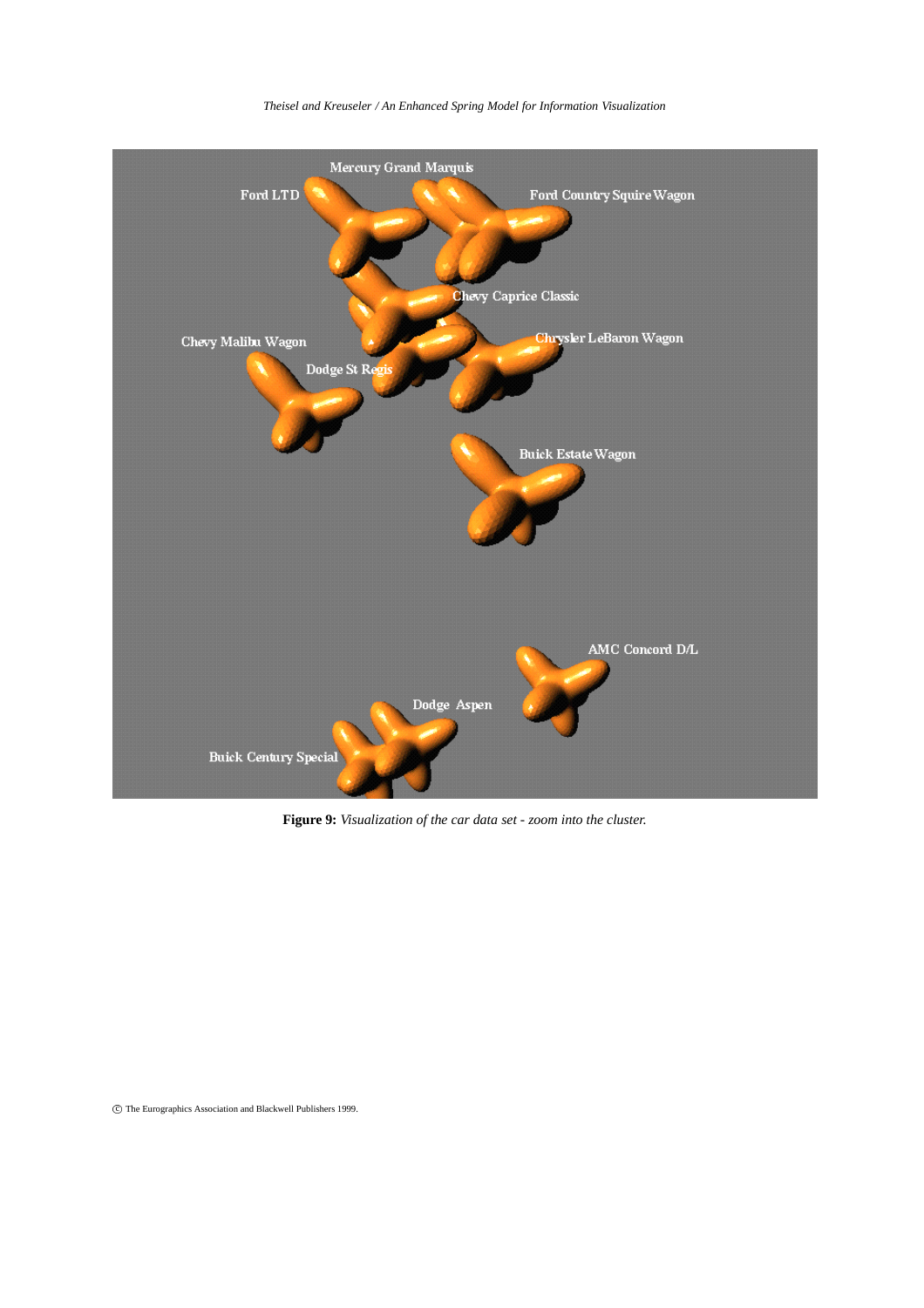

*Theisel and Kreuseler / An Enhanced Spring Model for Information Visualization*

**Figure 10:** *City data set - overview.*

 $\copyright$  The Eurographics Association and Blackwell Publishers 1999.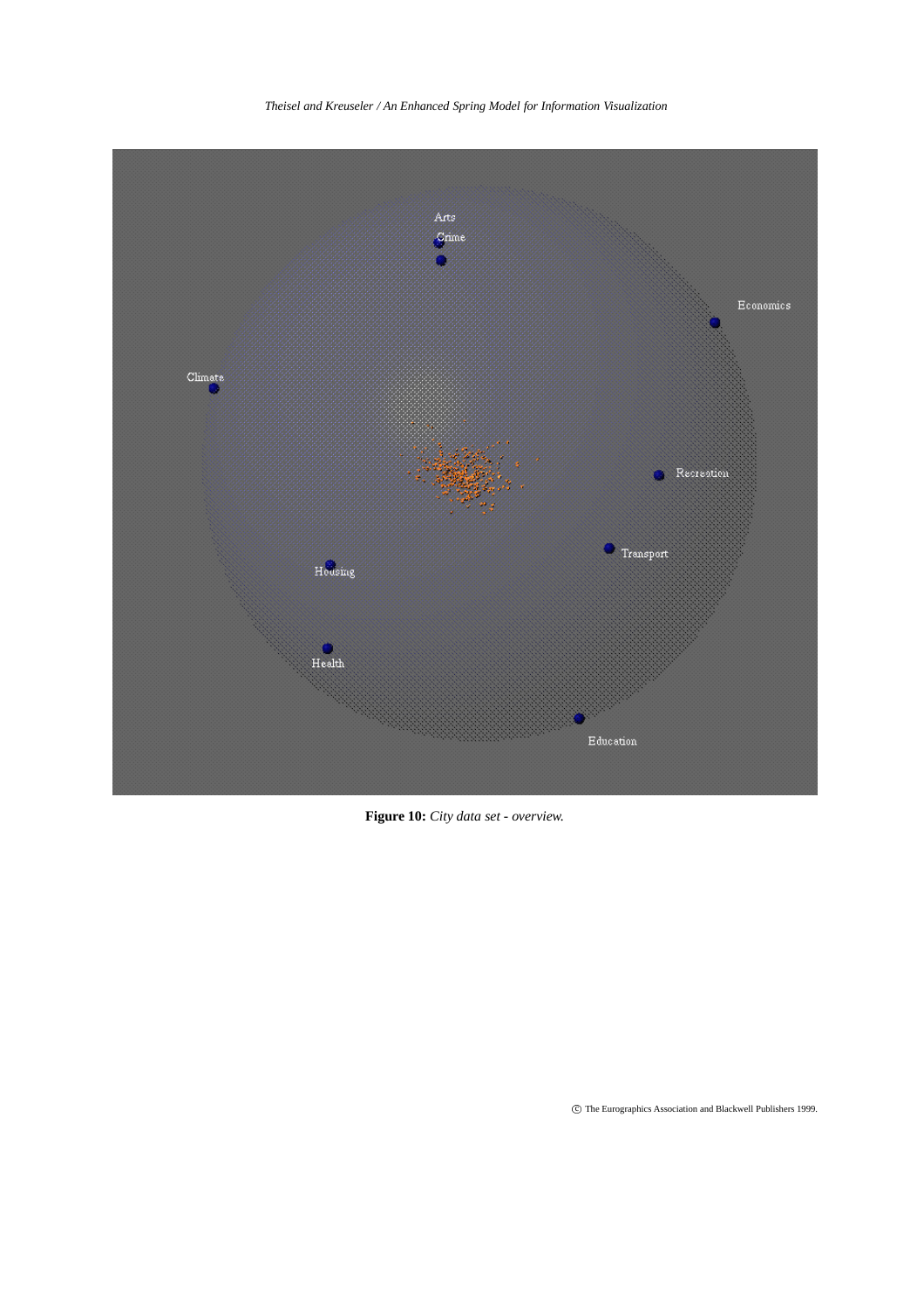*Theisel and Kreuseler / An Enhanced Spring Model for Information Visualization*



**Figure 11:** *City data set - the cluster.*

 $\copyright$  The Eurographics Association and Blackwell Publishers 1999.